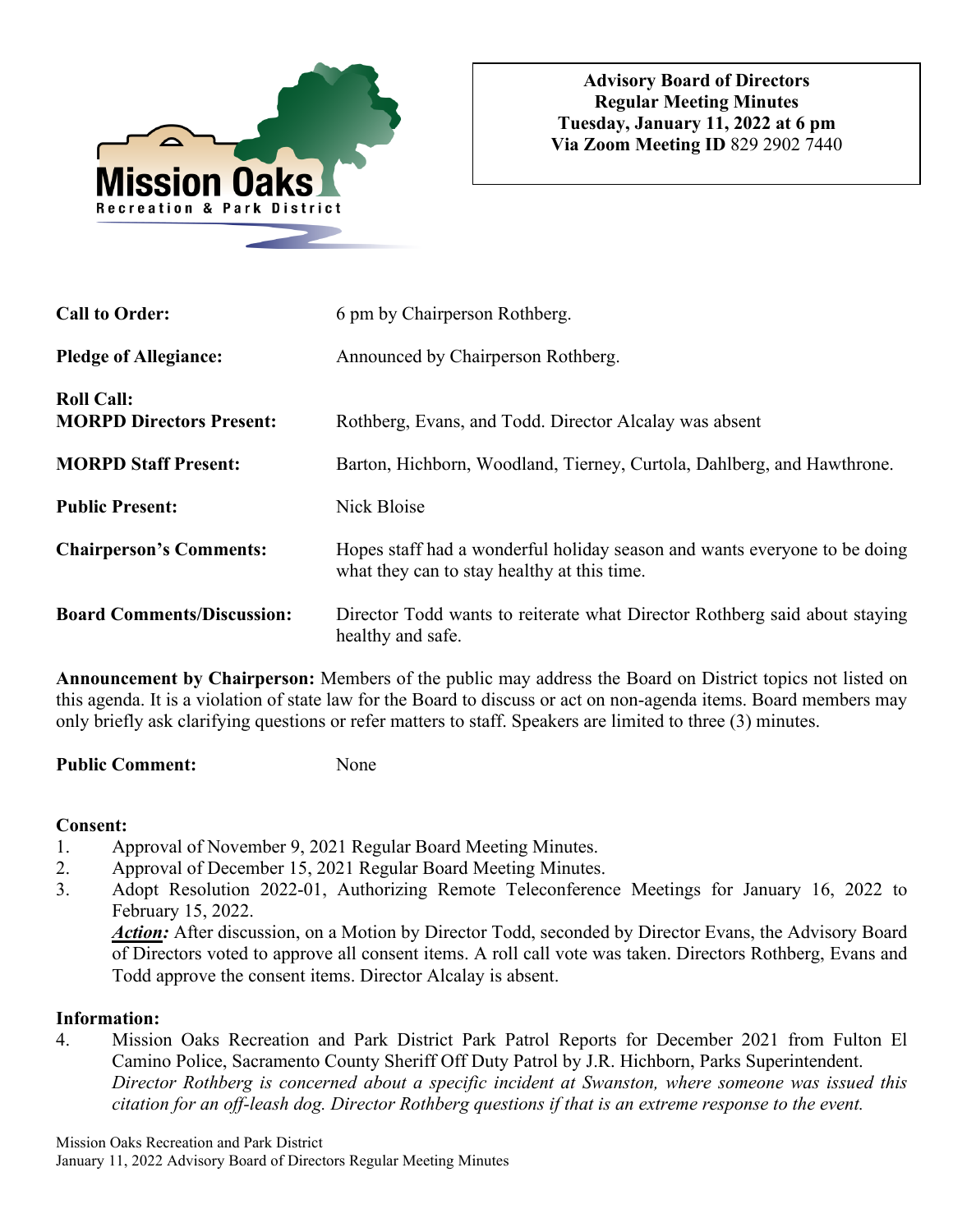*Staff notes that this particular person was a repeat offender and was then eventually issued the citation. Staff mentions that there is a big problem with off-leash dogs at Swanston, which was being resolved when the District had Private Security.* 

5. Monthly Budget Reports, October 1-31, Period 4 and November 1-30, Period 5, FY 2021-22 by Darren Woodland, Finance Manager.

*Staff notes that there is a new itemized report that tracks every purchase made by the District to be more transparent as requested previously by Director Alcalay and approved by the Finance Committee. Director Rothberg questions why there is several payments to US Bank Core. Staff clarifies that these are the employee credit cards, used to make purchases. In the new itemized report, it specifies exactly what is being bought.* 

 *Director Todd gives a review of what was discussed during the last Finance Committee meeting and how this new itemized report came to be approved.* 

6. Correspondence.

*Staff describes the letter that was sent to the District and the request for the \$1,000 donation to be used to plant more trees at Gibbons Park. Director Todd suggests staff invite the sender of the letter along with local media to capture the planting of the trees.* 

7. Administrative Division Report by Daniel Barton, District Administrator. *Staff explains the measures that are being taken to stay in compliance with Covid-19 County ordinances and how it is affecting the District. Director Todd states that the Governor of California has extended AB 361 to the end of March, allowing remote meetings to continue.* 

*Director Rothberg applauds staff for keeping the website updated of District closures.* 

8. Recreation Division Report by Danny Curtola and Rodney Dahlberg, Recreation Managers.

*Board member questions if the District advertises to Rich Desmond's Newsletter. Staff states that the District does, however it is only when there is a major event happening. Staff mentions that the Recreation guide that are sent out are the Districts main source of advertisement and that the next guides coming out will be for March-August.* 

 *Board member applauds staff on excellent turn out for Santa Letters and wonders what are future plans for G.O.A.T program. Staff reviews what G.O.A.T program is and has done, and states there are plans for the program.* 

9. Parks Division Report by J.R. Hichborn, Parks Superintendent.

*Staff is thankful that the Parks division gets to work with the Recreation division and G.O.A.T program. Staff notes that due to the current Covid-19 outbreaks, the Parks Division has been split into cohorts in order to keep the whole division from getting sick and needing to be out at one time. Staff mentions that the new landscaping service is working well and that the recent storms have been keeping the service and the parks division busy with work.* 

*Staff notes that the HVAC at MOCC is still out due to waiting on the county for approval.* 

*The Board asks how long this request has been sitting at county and how long does it normally take for a project to be approved. Staff replies that it has been about two weeks and the time of the process differs depending on all the levels it must go through.* 

# **Committee Reports:**

10. Recreation Committee (verbal)

Mission Oaks Recreation and Park District January 11, 2022 Advisory Board of Directors Regular Meeting Minutes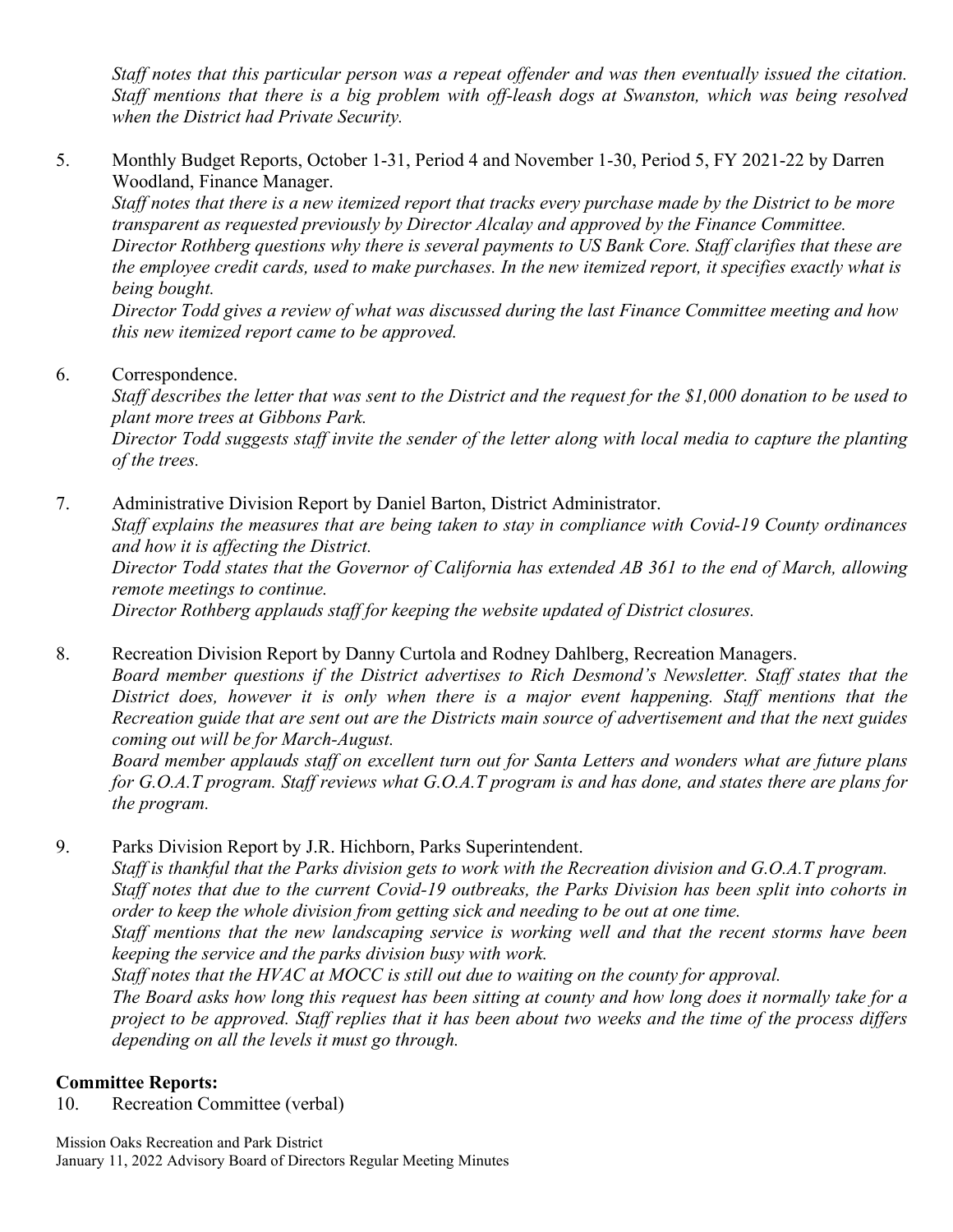*Director Rothberg summarizes the items discussed at the Recreation Committee meeting. Director Rothberg notes the grid of upcoming events that was supplied at the meeting and wants it to be sent to the other Board members.* 

*Director Rothberg states an important comment mentioned at the meeting was that it is the first time since the beginning of the pandemic that the MORPD staff has all full-time positions filled.* 

*Director Rothberg requests a Recreation Committee meeting be scheduled before the Recreation guide goes out in March.* 

11. Finance Committee (verbal)

*Director Todd summarizes the items discussed at the Finance Committee meeting. Director Todd discusses the additional report that will now be included in the budget report at every Board meeting, the \$30,000 signage plan that will be taking place over 3 years, and how staff explained that some budgets will appear to be over or under budget, however it all balances out.* 

12. Facilities Committee (verbal)

*Director Evans summarizes the items discusses at the Facilities Committee.*

*Director Evans mentions the items that were discussed such as the approved 2022 meeting dates for the Facilities Committee, the possibility of acquiring the empty lot on Hurley, the implementation of the new signage plan, and selecting appropriate shrubs for Eastern Oak Park.* 

13. Presentation (from): Citizen's Advisory Committee Park Tour Report *Staff introduces Nick Bloise from the Citizens Oversight Committee. Committee Member summarizes the report of the Parks Tour and where the funds for these projects came from.* 

*Committee Member states that a walking trail and oak trees were asked to be inserted at Gibbons park and both have been completed, along with inserting an overlay for the tennis courts and getting the HVAC replaced. Committee requests that more native oak trees be planted at Gibbons.* 

*Committee requests the District consider acquiring the charter school next to Orville Wright park if it goes up for sale.* 

*Committee notes at Oak Meadow Park residents have requested the gopher holes be dealt with, as well as adding more shade trees along the walking path. Committee recommends planting10 trees for shade and possibly adding a walking trail around the perimeter of the park if residents request it.* 

*Committee member applauds staff on saving the District money on the splash park at Swanston Park and for approving installation of a walking trail as requested by committee and residents.* 

*Committee member requests a bridge be built at Mission North Park to connect both sides of the park. Committee member thanks staff and Board members that attended the Parks Tour.* 

*Board Members and Staff thank Committee member for report and applaud on a job well done.* 

*Staff notes that they are looking to recruit more members of the public to the Oversight Committee.* 

# **Discussion:**

14. Review security services RFP.

*Staff reviews what was discussed at the Facilities Committee meeting and that the Committee had decided on a contract for one unarmed security officer to be assigned to watch over the parks 5 days a week, for 6 hours a day that will last for one year with a second-year option.* 

*Staff notes that the same process used on previous Bids will be the same process that they use for the Security Services RFP.*

*Director Todd questions why the process to determine ranking of bidders uses 40% towards references and only 20% towards the interview portion.*

*Staff notes that getting insight from previous employers has been more beneficial than any other method when choosing a bidder, however the percentages can be changed.* 

*Director Rothberg recommends using Sheriff's expertise in the interview process.* 

*Staff suggest using a percentage split of 30% toward references and 30% toward the interview portion. Board Members agree with the new percentages.* 

Mission Oaks Recreation and Park District

January 11, 2022 Advisory Board of Directors Regular Meeting Minutes